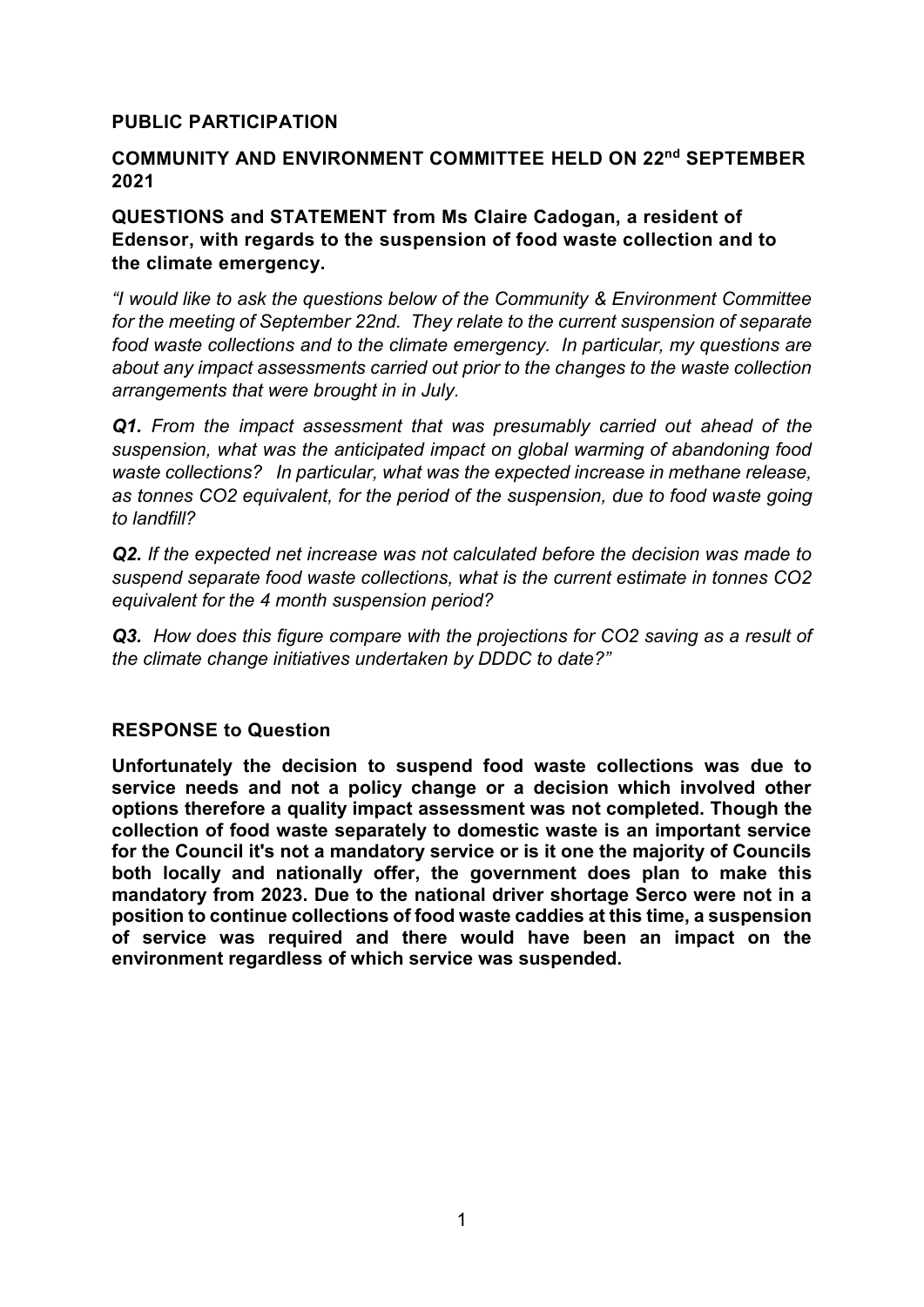# **QUESTIONS and STATEMENT from Mr Peter Dobbs, a resident of Ashbourne, with regards to the progress of the Air Quality Action Plan for Ashbourne.**

*"It is disappointing to note that there is no progress report from the AQAP Steering Group for this meeting. This does seem to be at odds with the comments made by Mr Braund at the C&E Meeting on 5th July and minuted, that quarterly updates would be provided. The next scheduled meeting of this Committee is 17th November.* 

*At the meeting on the 5th July Mr Braund gave broad details of the first meeting of the Steering Group (with representatives of DDDC, DCC, Ashbourne Town Council and Ashbourne Town Team). This was on 18th June 2021.*

*Q1. How many times has the Steering Group met since then?* 

*Q2. What evidence can be provided to indicate that this Council is prioritising the need to take action to reduce the dangerously high levels of NOx on Buxton Road in Ashbourne?*

*Every day of delay means more exposure for residents to the harmful effects of air pollution."*

#### **RESPONSE to Questions**

**Thank you for the questions.**

**Following the meeting of the Steering Group on 18 June 2021 a number of further suggestions for action points were made by a public representative and these were forwarded to the Derbyshire County Council representatives. Derbyshire County Council requested a period of time for their internal working group to consider all the suggestions that now made up the long list of potential actions. An interagency meeting was then held on 16 September 2021 between representatives of Derbyshire County Council and Derbyshire Dales District Council and a meeting of the full Steering Group is being planned for late October/early November, with the date yet to be confirmed.**

**In terms of evidence, officers are keeping an action log, which will be published in an update to the November meeting of this Committee.**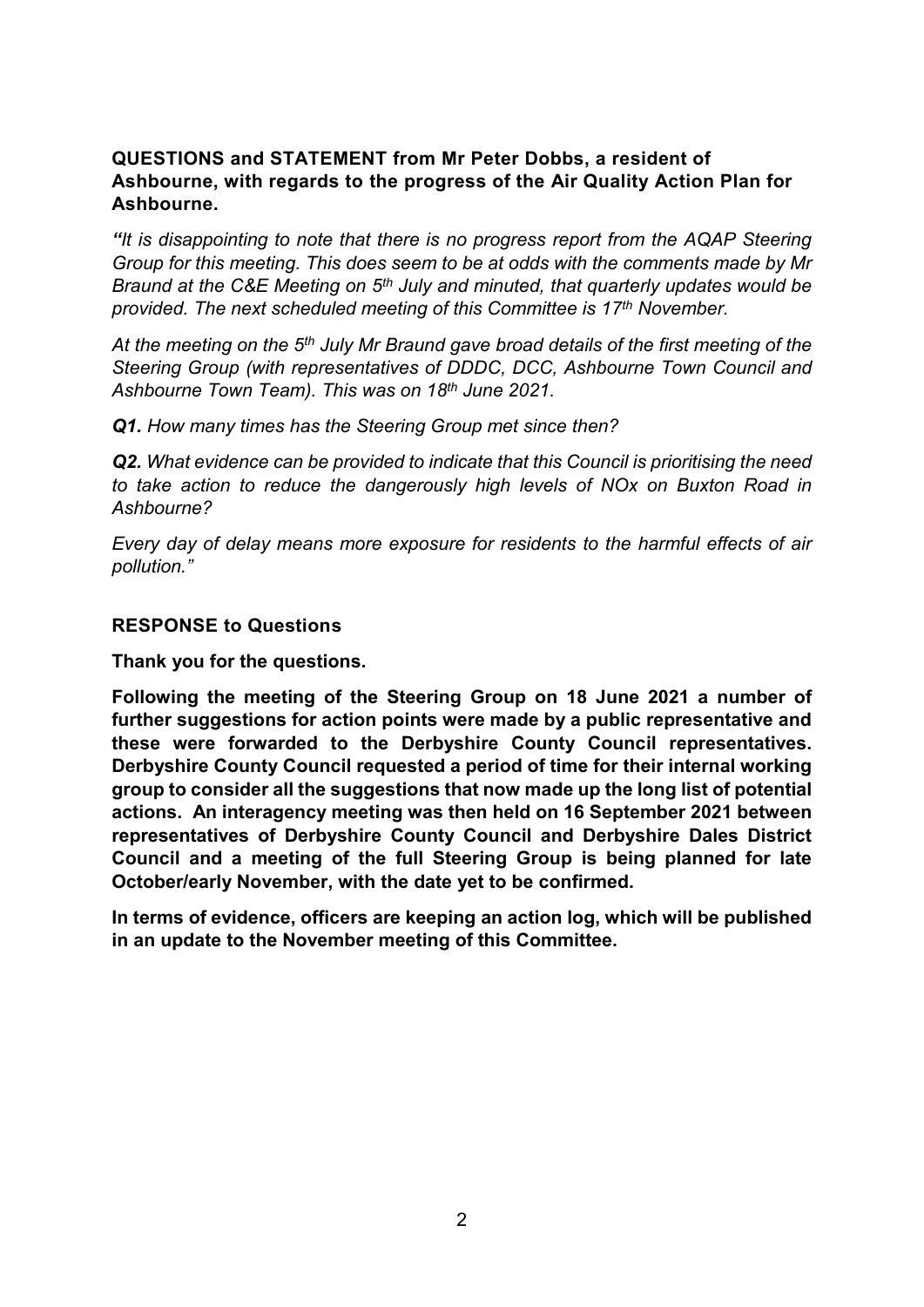# **QUESTIONS and STATEMENT from Mr Nicholas Bishop, a resident of Ashbourne, with regards to the Air Quality Action Plan for Ashbourne.**

*"The Council and public health authorities now acknowledge that poor air quality is hazardous and persistent in Ashbourne. I am a Buxton Road resident. I have asthma. Clearly, I have an interest in efforts to improve air quality in Buxton Road and locally.*

*My neighbours and I have contacted Council officers (Karen Carpenter July 2021) urging the Council to involve Buxton Road residents in discussions over the content and implementation of the AQAP.*

*Q1. Does the Committee agree that local residents have good cause to contribute to the work of the AQAP Steering Group?* 

*Q2. Does the Committee agree that the Steering Group should make every effort to consult Buxton Road Residents with regards to the scope, content and timely implementation of the AQAP?"*

#### **RESPONSE to Questions**

**Thank you for the question.**

**We agree that the views of those affected are very important. Mr Bishop has submitted a number of suggestions for the action plan and all of these have been forwarded to Derbyshire County Council for consideration by their internal working group. Once these considerations have been completed and both the long list and proposed short list are available we will be back in touch with Mr Bishop and other interested parties for their comments.**